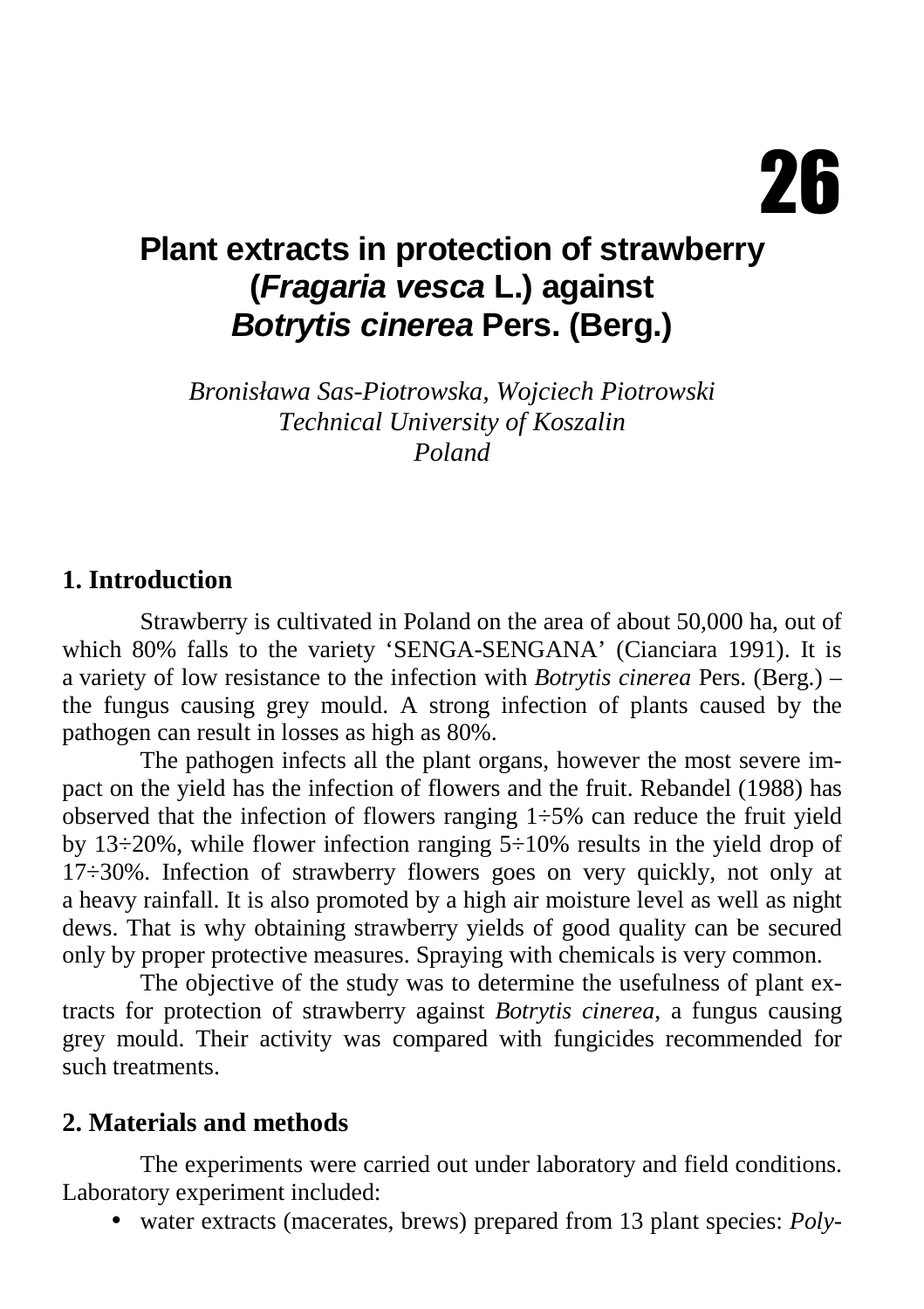*gonum sachalinense* (F.Smidt), *P.hydropiper* (L.), *P.persicaria* (L.), *P.bistorta* (L.), *P.convolvulus* (L.), *P.aviculare* (L.), *Urtica dioica* (L.), *Levisticum officinale* (Koch.), *Allium sativum* (L.), *Pelargonium odoratissinum* (L.), *Humulus lupulus* (L.), *Agropyron repens* (L.), *Heracleum sphondylium* (L.)

• as well as alcohol and acetone extracts from *P.sachalinense*, *P.hydropiper*, *P.persicaria*, *P.bistorta*, *P.convolvulus*, *P.aviculare*.

The following chemical preparations were used: SUMILEX 50 WP (procimidone), ROVRAL 50 WP (iprodione), EUPAREN 50 WP (dichlofluanide), RONILAN 50 WP (winclozoline), SADOPLON 75 WP (thiram), THIRAM-GRANUFLO 80 WG (thiram).

The in vitro activity of the preparations against the fungus *Botrytis cinerea* Pers. (Berg.) was assessed in the laboratory by a diffusion in agar-agar (PDA). The evaluation criterion was the size of the zone of retarded growth of the fungal colony. The way of preparation of plant extracts for tests and description of experiments was described in the earlier papers (Sas-Piotrowska et al. 1996, Sas-Piotrowska and Piotrowski 1997). The experiment was carried out in two terms and four replications, six Petri dishes for each preparation.

The field experiment was carried out on a plantation of strawberry cv. 'SENGA-SENGANA' for three years. It was settled as randomised blocks with five replications. A plot had 20 plants in a row system with a distance of 25cm within it and 80cm between the rows. Spraying was done with:

| Sadoplon 75 WP $\rightarrow$ Sumilex 50 WP $\rightarrow$ Euparen 50 WP |            |  |  |  |
|------------------------------------------------------------------------|------------|--|--|--|
| Polygonum persicaria (alcohol extract)                                 |            |  |  |  |
| Polygonum hydropiper (alcohol extract)                                 |            |  |  |  |
| <i>Polygonum bistorta</i> (alcohol extract)                            |            |  |  |  |
| Polygonum aviculare (acetone extract)                                  |            |  |  |  |
| Allium sativum                                                         | (macerate) |  |  |  |
| Levisticum officinale                                                  | (macerate) |  |  |  |
| Urtica dioica                                                          | (brew)     |  |  |  |

 The treatment was performed in three terms recommended by the Institute for Plant Protection in Poznań, i.e. at the moment when about 10% flowers were developed in an inflorescence. Non-sprayed plants were the control.

The fruit were harvested in dependence of the weather  $(8 - 10)$  times) in two-days intervals. Weight of healthy fruit (g per plant) as well as the percentage of fruit infected with B. cinerea were evaluated each time.

The results of both experiments were analysed statistically by variation analysis and Duncan test at P=95%.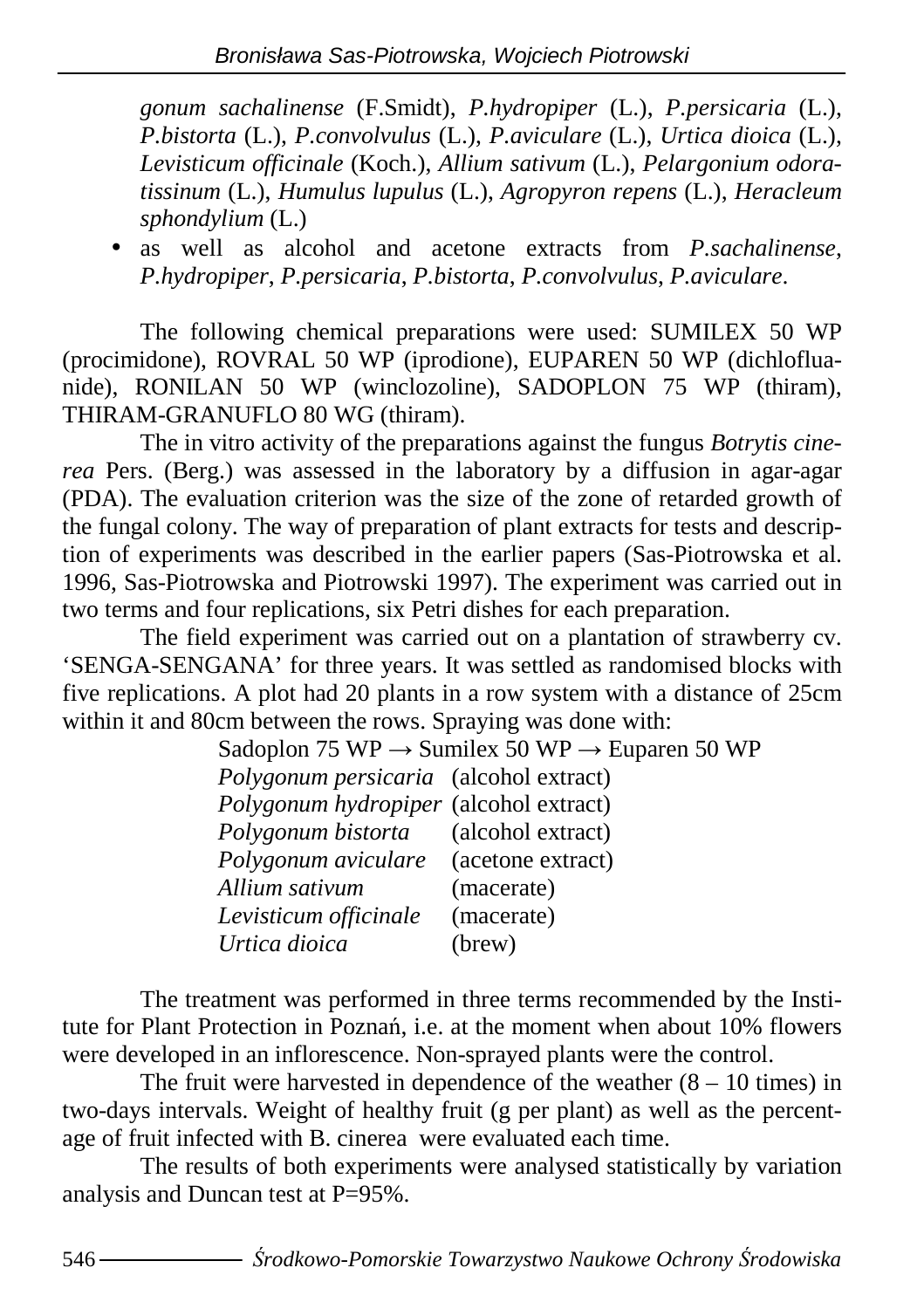# **3. Results**

### **3.1. Laboratory experiment**

The in vitro activity of the preparations against *Botrytis cinerea* was significally differentiated (Table 1). Sadoplon 75 WP and Thiram-Granuflo 80 WG were the most active fungicides limiting the growth of *B.cinerea*, while Euparen 50 WP was not very active. Out of 38 plant extracts under study only  $25(65.8\%)$  reduced more or less the growth rate of pathogen colony.

Alcohol extracts from *P.persicaria* and *P.bistorta* as well as acetone extract from *P.aviculare* were active to an extent similar to Euparen, while somewhat less active were alcohol extracts from *P.aviculare* and *P.hydropiper*, acetone extract from *P.convolvulus* and a brew from *Urtica dioica*. Activity of the remaining 13 extracts not mentioned in the Table 1 was similar to the control.

 It is worth mentioning that the way of plant extracts preparation was very important for their activity. Macerates prepared from polygonum plants, lovage, spear-grass and geranium were more active than the respective brews (Fig. 1). However, in case of nettle, garlic, chops and hogweed brews were better, while substances extracted with alcohol and acetone from polygonum plants were more active than brews (Fig. 2).

### **3.2. Field experiment**

 Thermal and moisture conditions of the study period were benevolent for the *B.cinerea* growth.

In the first year rainfall was lower and mean air temperature higher than multi-year mean. Fruit harvest started on 23<sup>rd</sup> June. In the first two terms fruit infection reached about 30%, gradually decreasing to 5%. In the last term 23% of the total fruit number was infected.

In the second year rainfall was much higher than the multi-year mean. Frequent and abundant rainfalls caused a permanent wetting of the plants. Mean month temperature was close to the multi-year mean. The first harvest was done on  $19<sup>th</sup>$  June. Fruit infection was the highest at that time and reached almost 100%. In the following terms the infection degree was decreasing reaching about 33%.

Similarly, in the third year of the study the rainfall sum was higher than the average, while air temperature was a great deal lower. The harvest started on  $14<sup>th</sup>$  June. Infection was evaluated for 11.5% at the beginning, reaching 41% of the collected fruit at the end of harvest.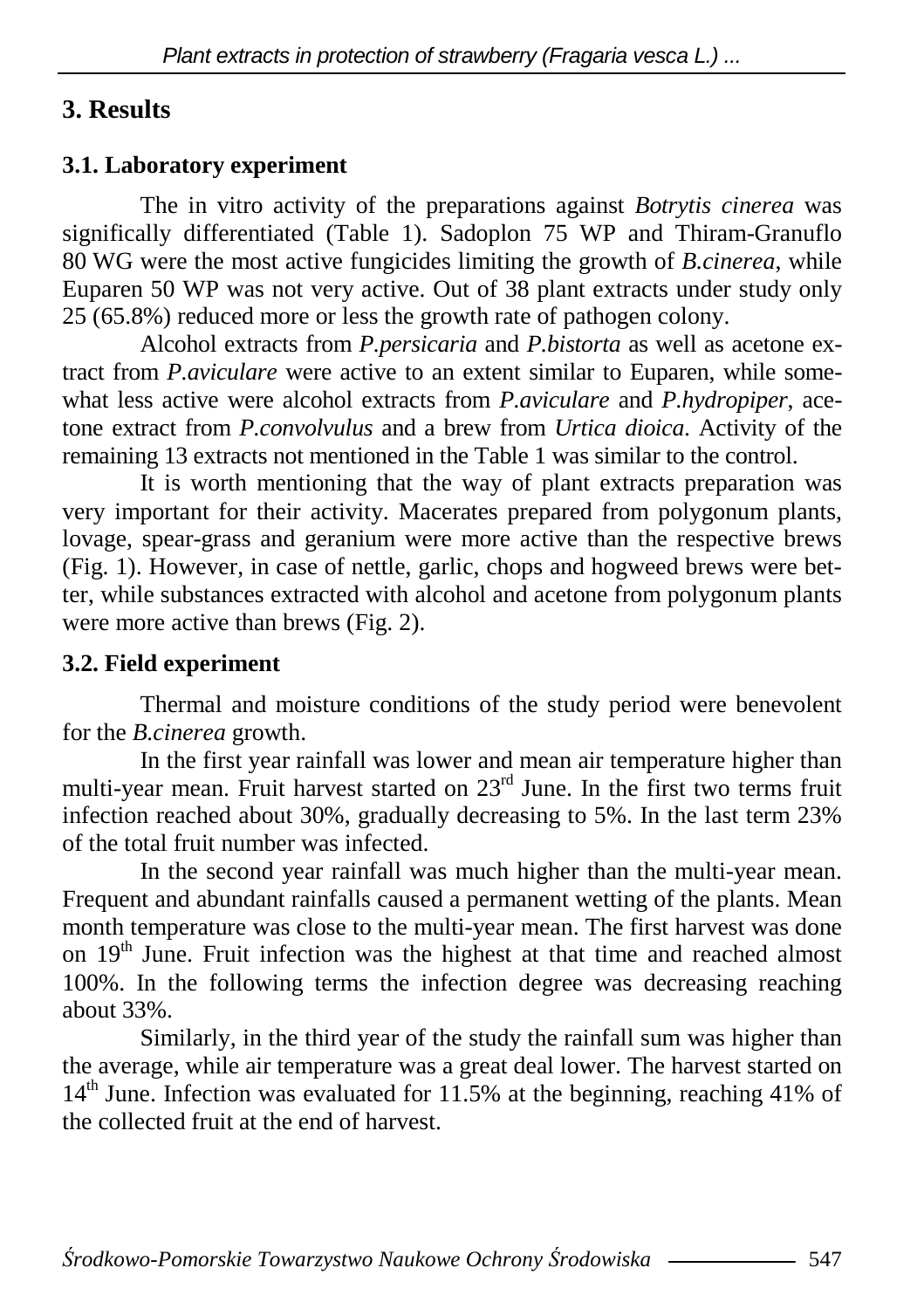| Preparations           | <b>Extracts</b> | $\dot{\varnothing}$ in mm | Duncan's test |
|------------------------|-----------------|---------------------------|---------------|
| preparaty              | Ekstrakty       | $\dot{\text{O}}$ w mm     | Test Duncan'a |
| Sadoplon 75 WP         |                 | 59,5                      | a             |
| Thiram-Granuflo 80 WG  |                 | 52,9                      | ab            |
| Sumilex 50 WP          |                 | 45,0                      | bc            |
| Ronilan 50 WP          |                 | 38,6                      | cd.           |
| Rovral 50 WP           |                 | 38,1                      | cde           |
| Euparen 50 WP          |                 | 33,0                      | def           |
| Polygonum persicaria   | Alcohol         | 27,4                      | fg            |
| Polygonum avivulare    | Acetone         | 26,0                      | fgh           |
| Polygonum bistorta     | Alcohol         | 24,9                      | fgh           |
| Polygonum avivulare    | Alcohol         | 20,0                      | ghi           |
| Polygonum hydropiper   | Alcohol         | 18,5                      | ghi           |
| Urtica dioica          | <b>Brew</b>     | 17,9                      | hi            |
| Polygonum convolvulus  | Acetone         | 17,0                      | hi            |
| Allium sativum         | Macerate        | 14,8                      | 1             |
| Polygonum bistorta     | Acetone         | 14,6                      | 1             |
| Allium sativum         | <b>Brew</b>     | 13,1                      |               |
| Polygonum persicaria   | Acetone         | 12,5                      |               |
| Urticas dioica         | Macerate        | 12,3                      |               |
| Polygonum convolvulus  | Alcohol         | 12,0                      |               |
| Levisticum officinale  | Macerate        | 10,5                      |               |
| Polygonum hydropiper   | Acetone         | 10,1                      |               |
| Humulus lupulus        | <b>Brew</b>     | 8,4                       |               |
| Polygonum sachalinense | Acetone         | 7,6                       |               |
| Heracleum sphondylium  | <b>Brew</b>     | 6,9                       |               |
| Polygonum sachalinense | Alcohol         | 6,8                       |               |
| Polygonum hydropiper   | Macerate        | 6,3                       |               |
| Polygonum convolvulus  | Macerate        | 5,6                       |               |
| Humulus lupulus        | Macerate        | 4,9                       |               |
| Agropyron repens       | Macerate        | 4,8                       |               |
| Polygonum bistorta     | Macerate        | 4,3                       |               |
| Levisticum officinale  | <b>Brew</b>     | 4,1                       |               |
| Control*               |                 | 0,0                       |               |

**Table 1.** Zone of retarded growth of *B.cinerea* as affected by fungicides and plant extracts **Tabela 1**. Strefa zahamowania wzrostu *B.cinerea* pod wpływem fungicydów i wyciągów roślinnych

\* – activity of the remaining 13 extracts was on the control level

\* – aktywność pozostałych 13 wyciągów na poziomie kontroli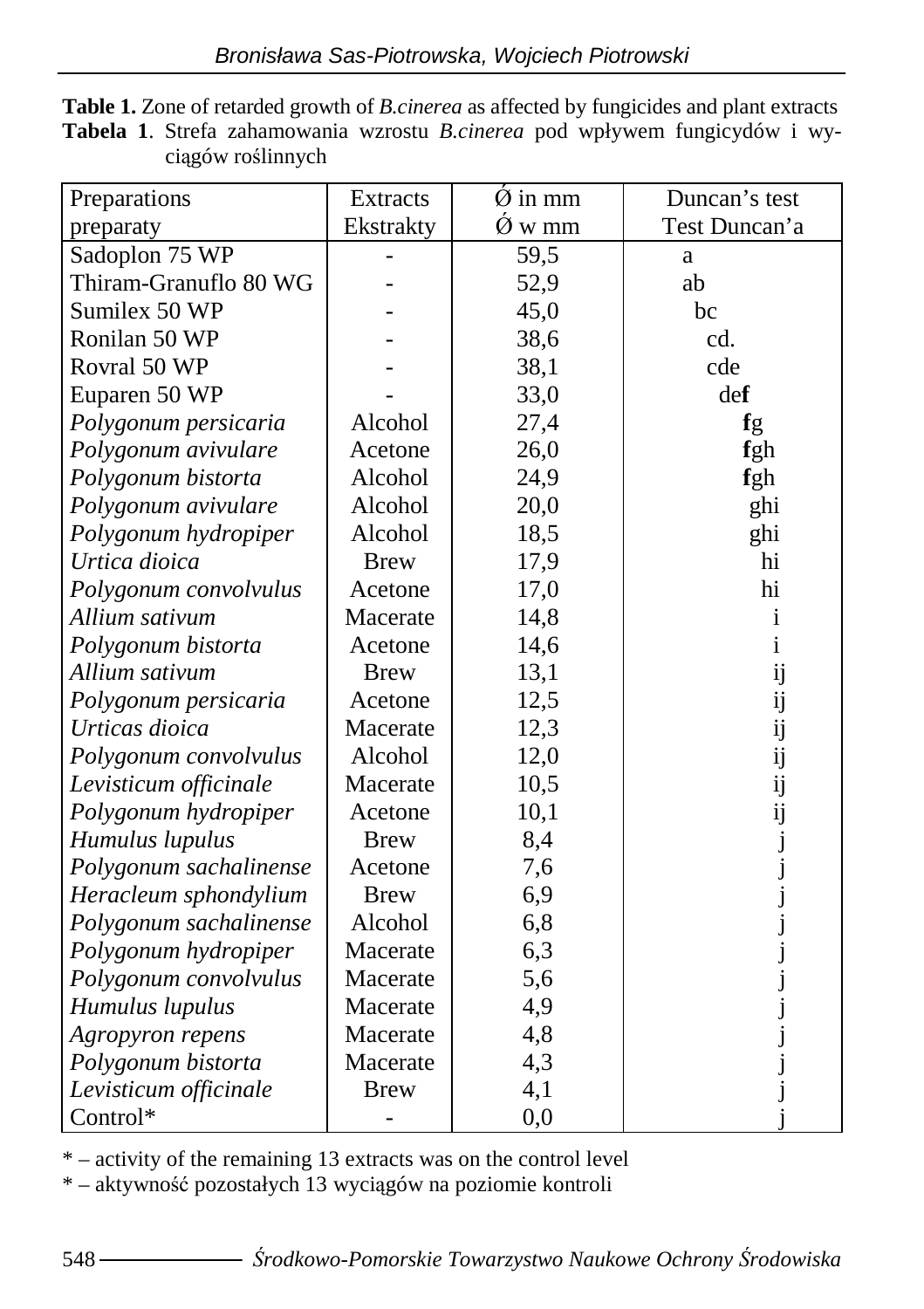

Macerate – macerat; brew - napar

- **Fig. 1.** Zone of retarded growth of *Botrytis cinerea* colonies caused by plant macerates and brews (diameter in mm)
- **Rys. 1.** Strefa zahamowania wzrostu kolonii *Botrytis cinerea* przez maceraty i napary roślinne (średnica w mm)



brew – napar; macerate – macerat; acetone – aceton; alkohol – alkohol

- **Fig. 2.** Zone of retarded growth of *Botrytis cinerea* colonies caused by polygonum plants extracts
- **Rys. 2.** Strefa zahamowania wzrostu kolonii *Botrytis cinerea* przez wyciągi z roślin rdestowatych

Ś*rodkowo-Pomorskie Towarzystwo Naukowe Ochrony* Ś*rodowiska* 549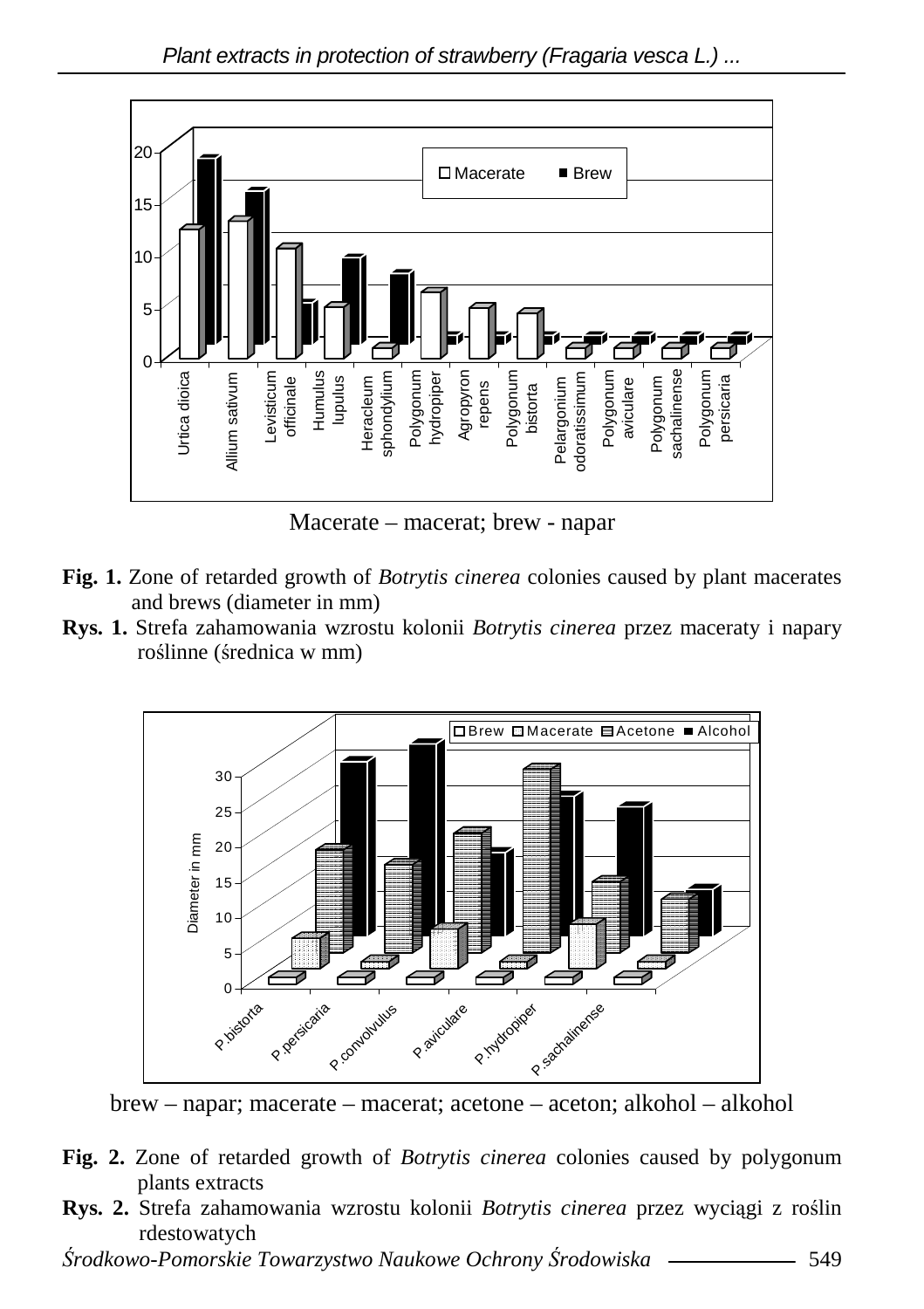

**Fig. 3.** Number of strawberry fruit infected with *Botrytis cinerea* (deviation from the control [%])

Rys. 3. Liczba owoców truskawki porażonych przez *Botrytis cinerea* (odchylenie od kontroli w %)



**Fig. 4.** Yield of healthy strawberry fruit (deviation from the control per plant) **Rys. 4.** Plon zdrowych owoców truskawki (odchylenie od kontroli w gramach/roślinę)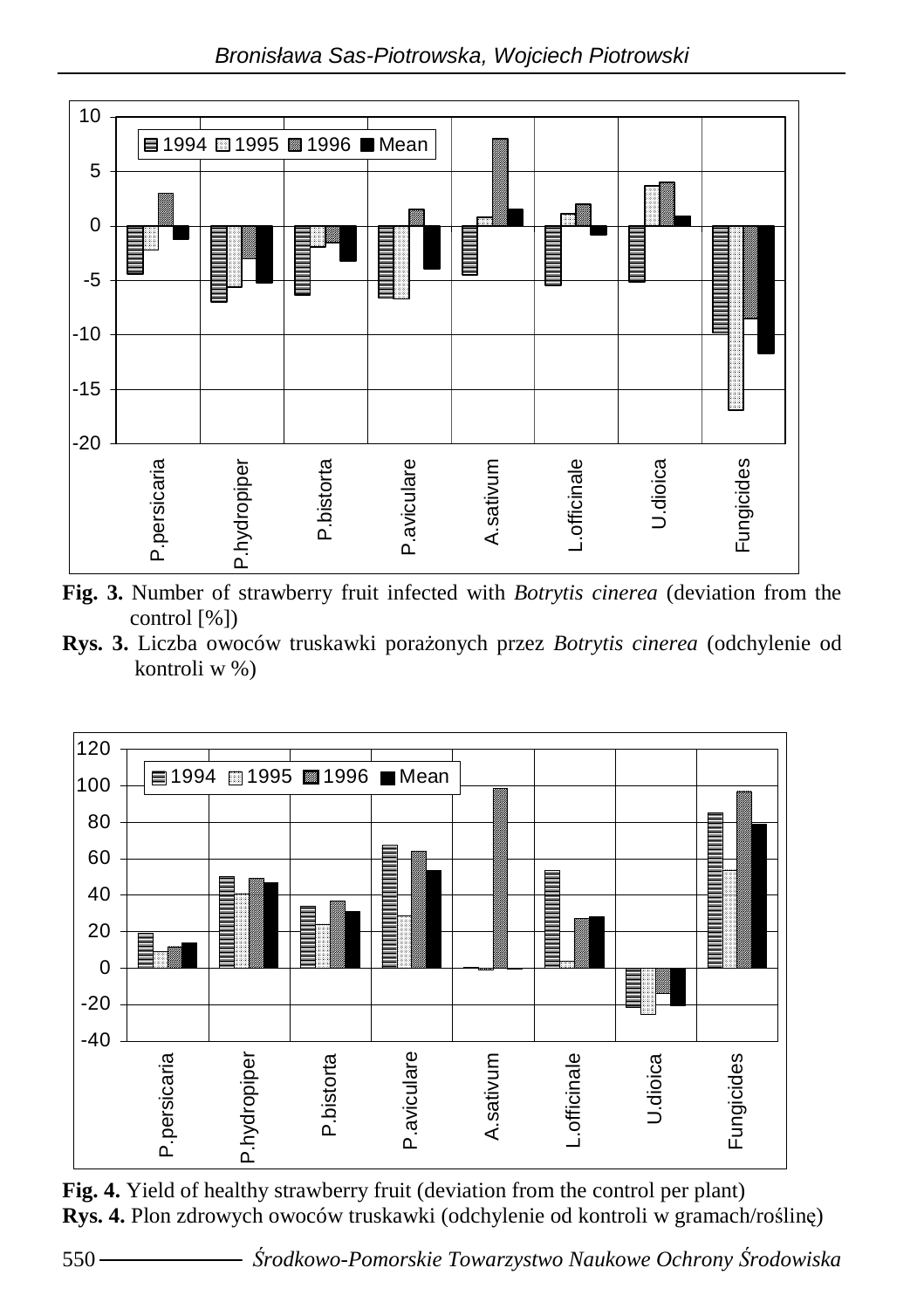The effects of the preparations on fruit health differed a lot. Alternative spraying with Sadoplon  $75 \text{ WP}$ , Sumilex 50 WP and Euparen 50 WP limited the infection level of fruit the most strongly (Fig. 3). Fruit collected from plants of this combination were the most healthy (Fig. 4). The effectiveness of plant extracts was lower than that of fungicides. Extracts from *P.aviculare*, *P.hydropiper* and *P.bistorta* limited the number of infected fruit and increased the yield of healthy fruit. Substances contained in the *Urtica dioica* brew promoted infection of the fruit with *B.cinerea*, therefore causing also a drop in the yield of healthy fruit.

## **4. Discussion**

 Fighting diseases and pests of strawberry is one of the most basic treatments on a plantation. Plant protection against the fungus *Botrytis cinerea* is apparently simple because of numerous fungicides on the market recommended in this case. However, considering their phytotoxicity, formation of fungus strains resistant to them, and last but not least environmental issues, a need for alternative solutions for protection of plantations arises.

 The results have indicated that Sadoplon 75 WP and Thiram-Granuflo 80 WG were the most effective fungicides. However, this finding is in a discrepancy with the results of in vitro studies reported by Machowicz-Stefaniak (1994). The author has found that Sadoplon 75 WP, Sumilex 50 WP, Euparen 50 WP should be included into a fungicide group of poor anti-fungal activity against *B.cinerea*. The most active ones were Ronilan 50 WP and Rovral 50 WP. According to Meszka and Bielenin (1997) Sumilex 50 WP and Sumico 50 WP are very effective preparations in the protection of strawberry fruit against grey mould.

 Considering biological effectiveness of the treatment and limiting the possibility of creation of resistant fungal strains Goszczyński (1994) has recommended the use of mixtures of dicarboxymide preparations with Thiram-Granuflo in the ratio 1 : 2. An important problem is also lowering the rates of chemical preparations, what improves the healthiness of edible fruit (Kaniuczuk 1989) and reduced the concentration of pesticide residues (Makosz and Karpiel 1994), especially those which cumulate easily: dichlofluanide (Euparen 50 WP) and iprodione (Rovral 50 WP).

 The facts mentioned above indicate the need for a complex protection of strawberry plantations comprising chemical, mechanical and biological methods (Żurawicz 1994). One of the latter is utilisation of fungicidal properties of plant extracts (Sas-Piotrowska and Piotrowski 1995). Roughly 85% plants excrete to the environment chemical compounds side-affecting other organisms.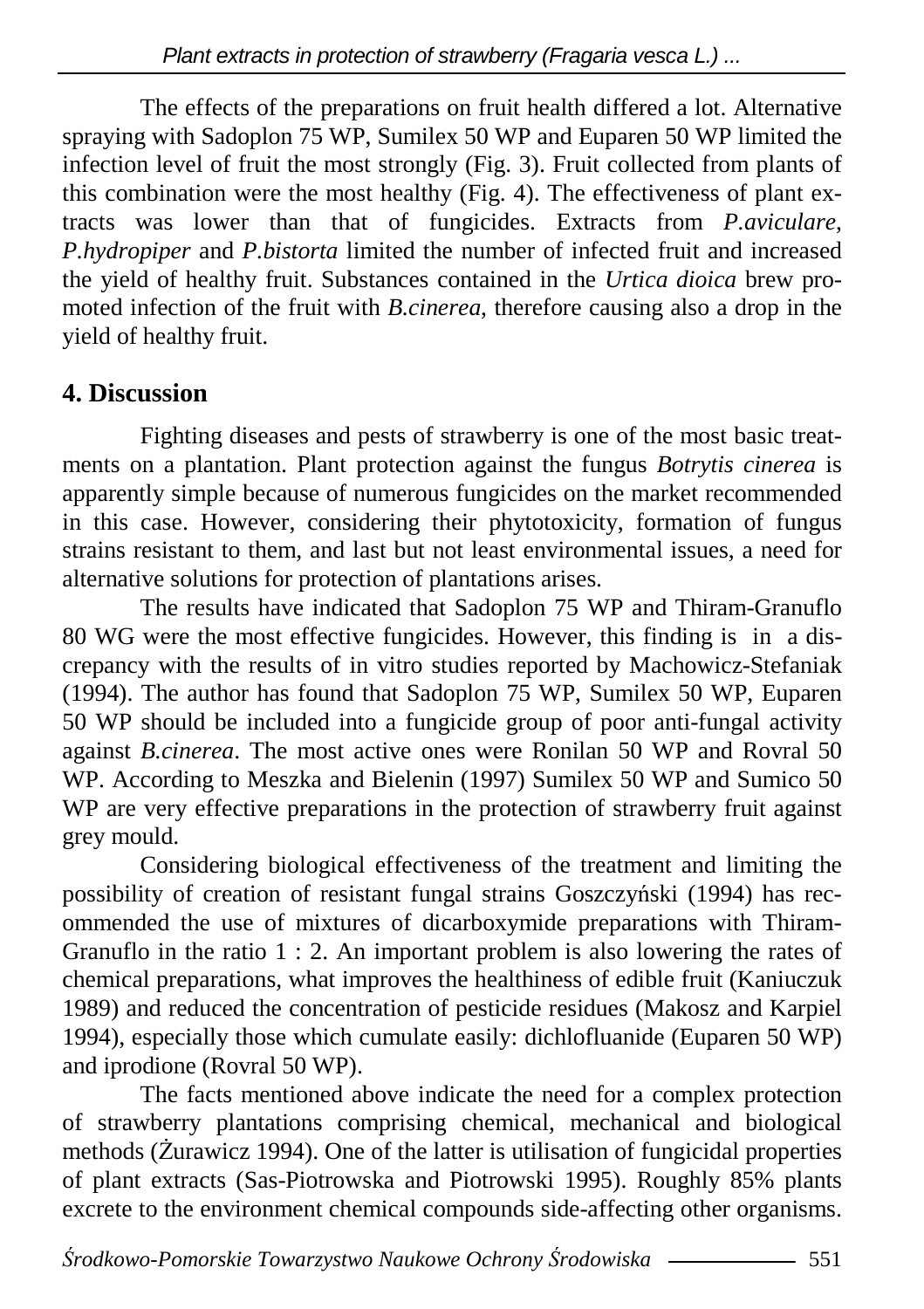Some of them or their synthetic analogues found practical application in plant protection (nicotine, garlic, pyretroids).

 As has been shown in this study, alcohol extracts from *Polygonum persicaria* and *P.bistorta* as well acetone extract from *P.aviculare* limited the in vitro growth of *B.cinerea* most efficiently. On the other hand, in the field study alcohol extracts from *P.bistorta* and *P.hydropiper* were most active. It corroborates with earlier reports on a high fungicidal activity of *P.bistorta* (Sas-Piotrowska and Piotrowski 1995, 1996). This plant contains about 25% hydrolysing (derivatives of gallic acid) and non-hydrolysing (derivatives of pyrocatechine) tannins, a high concentration of free phenolic acids, the compounds considered fungal growth inhibitors. Besides, tannins found in this plant have a disinfective activity destroying various bacterial strains (Ożarowki 1976).

 Results of laboratory experiments were somewhat contradictory to those of field experiments. In the in vitro investigations garlic and nettle extracts strongly inhibited the growth of *B.cinerea* colonies, while in the in vivo experiments the same extracts were not very active. Therefore, these findings are in a discrepancy with the data of Schmidtke (1995).

 Some effects of the in vitro activity of the extracts (*P.persicaria*, *P.aviculare*, *P.bistorta*) were similar to those of classic fungicides (Euparen 50 WP). Their activity in the field experiments was lower than that of fungicides used alternatively. However, an important factor is that the extracts tested did not contain any assisting substances, such as stabilisers, synergetics, etc., usually added to classic fungicide preparations.

# **Literatura**

- 1. **Cianciara Z.:** Perspektywy rozwoju towarowej produkcji owoców w Polsce. Prace ISK w Skierniewicach 4/12, seria C, 29÷33, 1991.
- 2. **Goszczy**ń**ski W.** Problemy ochrony truskawki przed szarą pleśnią. Sad Nowoczesny 5, 7÷9, 1994.
- 3. **Kaniuczuk Z.:** Możliwość obniżenia dawki Euparenu 50 WP w zwalczaniu szarej pleśni na truskawkach. Post. Nauk Roln., 374, 187÷197, 1989.
- 4. **Machowicz-Stefaniak Z.:** The Occurence of Botrytis cinerea Pers. on the Fruit of Grapevine Cultivated Under Covers in Relation to the Fungicidal Effect of Fungicides on this Pathogen. Universitatis M.Curie-Składowska AR Lublin, Vol.II, 12, Sectio EEE, 91÷95, 1994.
- 5. **Makosz E., Karpiel R.:** Truskawki bezpieczne dla zdrowia konsumentów. Hasło ogrodnicze 11, 18÷20, 1994.
- 6. **Meszka B., Bielenin A.**: Zmiany w populacji grzyba Botrytis cinerea po zastosowaniu fungicydów benzymidazolowych, dwukarboksymidowych oraz ich wpływ na skuteczność ochrony plantacji truskawek. Ogólnopolska Konf.Ochrony Rośl. Sadowniczych ISK Skierniewice, 41÷43, 1997.
- 552 Ś*rodkowo-Pomorskie Towarzystwo Naukowe Ochrony* Ś*rodowiska*